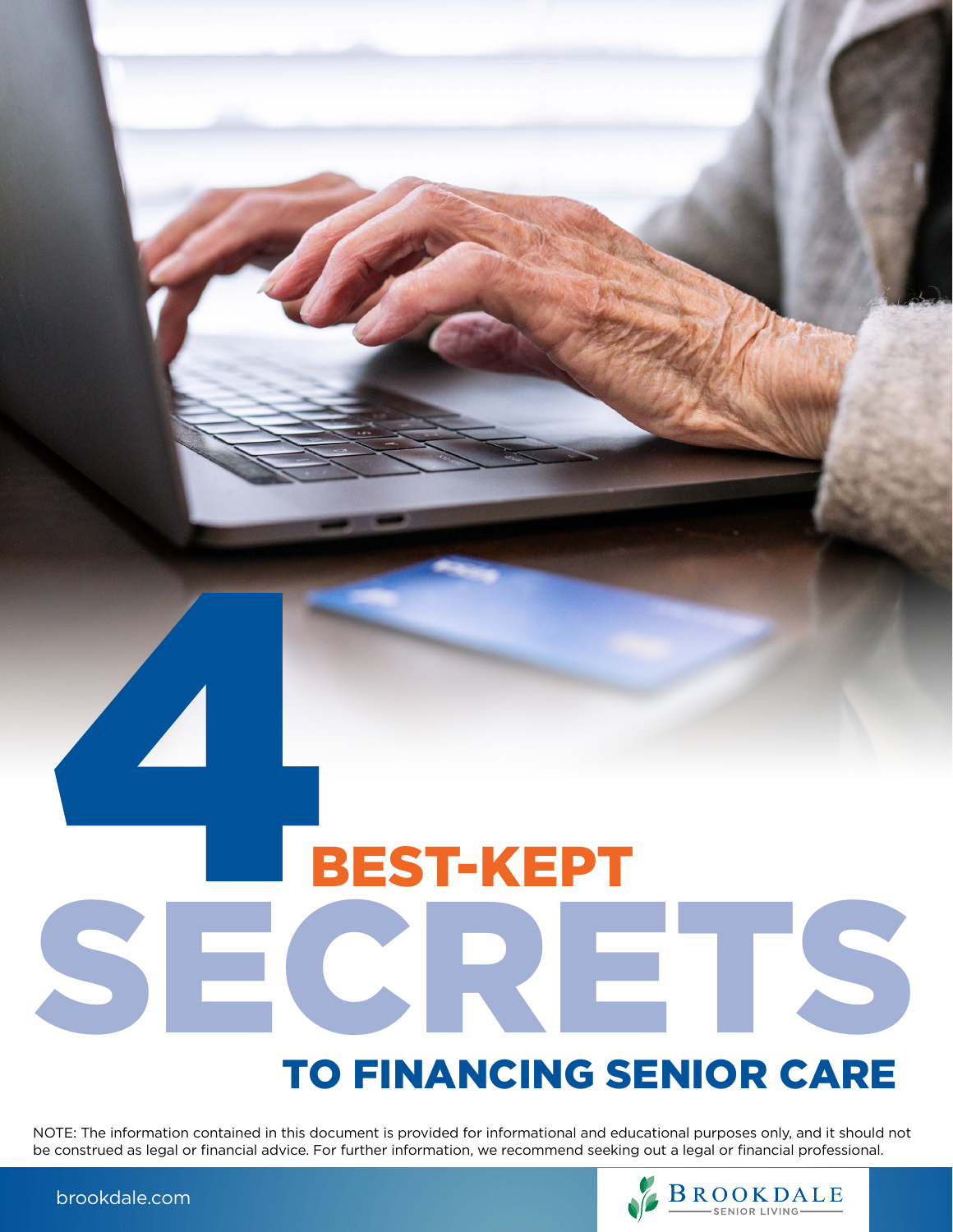## BRIDGE THE GAP

1

If you need help with costs to transition to senior living, some financial service firms offer bridge loans to help cover costs while seniors wait for the sale of a home or for other benefits to kick in.

With the number of people age 65 and older rising, new services tailored to seniors are now available. Second Act Financial Services and others can help make the transition to senior living easy and affordable, with help to plan, locate and fund their senior housing needs.

#### **CONSIDER A BRIDGE LOAN FOR SENIOR LIVING**

The need for senior living can be unexpected and sudden due to medical emergencies or the realization that living at home is no longer safe. Many senior financial services will provide a bridge loan to help cover the costs during the transition. Typically, the condition of the loan states that the short-term loan will need to be repaid once the funds are available — for example, through the sale of a house. Senior financial services may assist with that initial charge by providing a loan and then help to sell a house or liquidate assets.



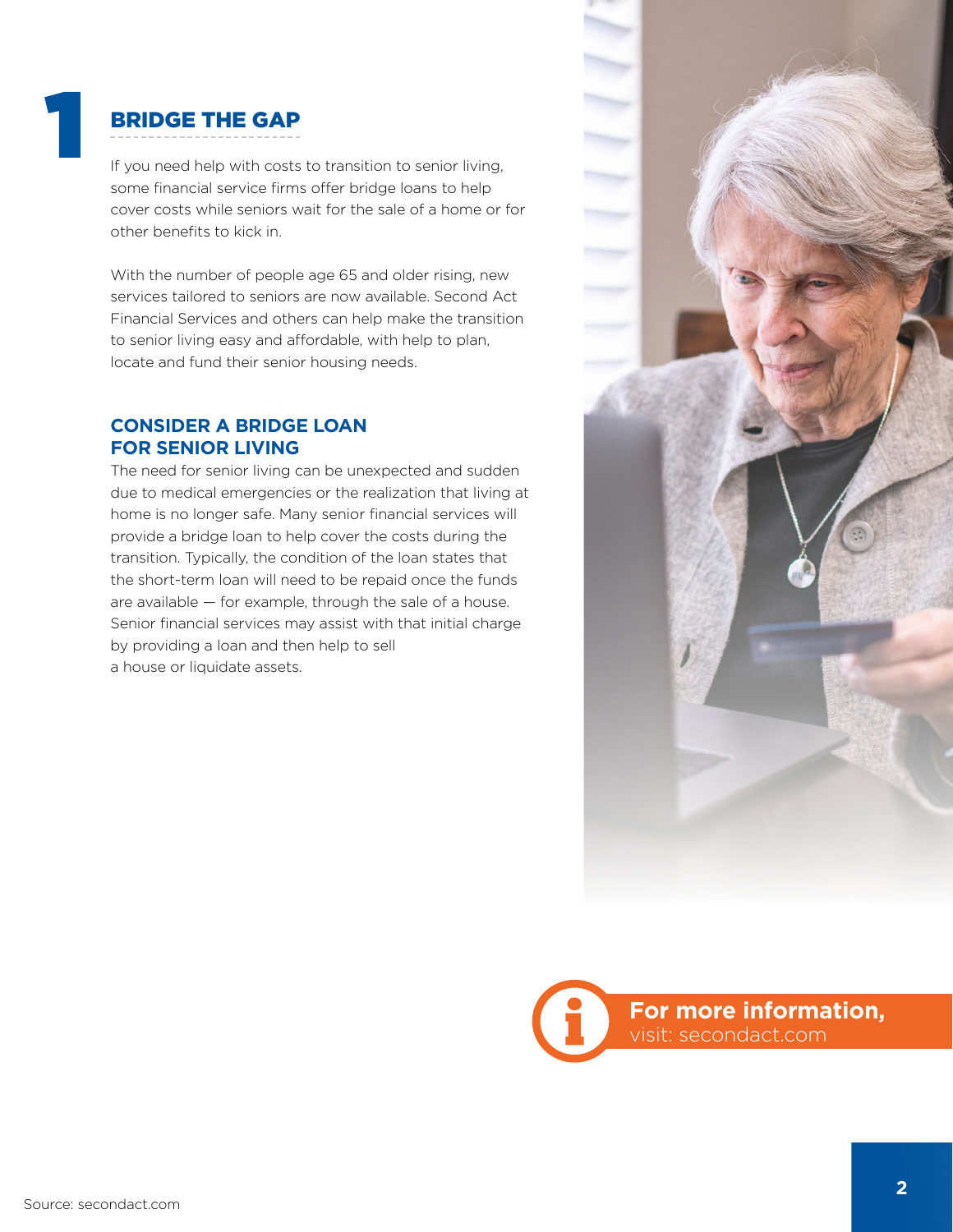

## MAKE THE MOST OF MEDICARE

You may be eligible for Medicare, a federal health insurance program for people who are age 65 or older with coverage for inpatient hospital stays, care in a skilled nursing center, hospice care and some home health care.

#### What is Medicare?

Medicare's different parts help cover specific services:

#### **Medicare Part A (Hospital insurance)**

Part A covers inpatient hospital stays, care in a skilled nursing center, hospice care and some home health care.

#### **Medicare Part B (Medical insurance)**

Part B covers certain doctors' services, outpatient care, medical supplies and preventive services.

#### **Medicare Part C (Medicare Advantage Plans)**

This is a type of Medicare health plan offered by a private company that contracts with Medicare to provide you with all your Part A and Part B benefits. Most Medicare Advantage Plans offer prescription drug coverage too.

#### **Medicare Part D (Prescription drug coverage)**

Part D adds prescription drug coverage to Original Medicare, some Medicare Cost Plans, some Medicare Private-Fee-for-Service Plans and Medicare Medical Savings Account Plans.

How can I figure out what kind of coverage I have?

- **1.** Check your red, white and blue Medicare card.
- **2.** Check all other insurance cards that you use. Call the phone number on the cards to get more information about the coverage.
- **3.** Check your Medicare health or drug plan enrollment.
- **4.** Call 1-800-MEDICARE (1-800-633-4227). TTY users should call 1-877-486-2048.

#### **Are Medicaid and Medicare the same?**

Medicaid, which is different than Medicare, is a joint federal and state program that helps with medical costs for some people with limited income and resources. Medicaid also offers benefits not normally covered by Medicare, such as long-term care and personal care services.

#### Is home health covered by Medicare?

If your loved one meets Medicare's definition of homebound, he or she may be entitled to Medicare's home health benefit with doctor's orders.

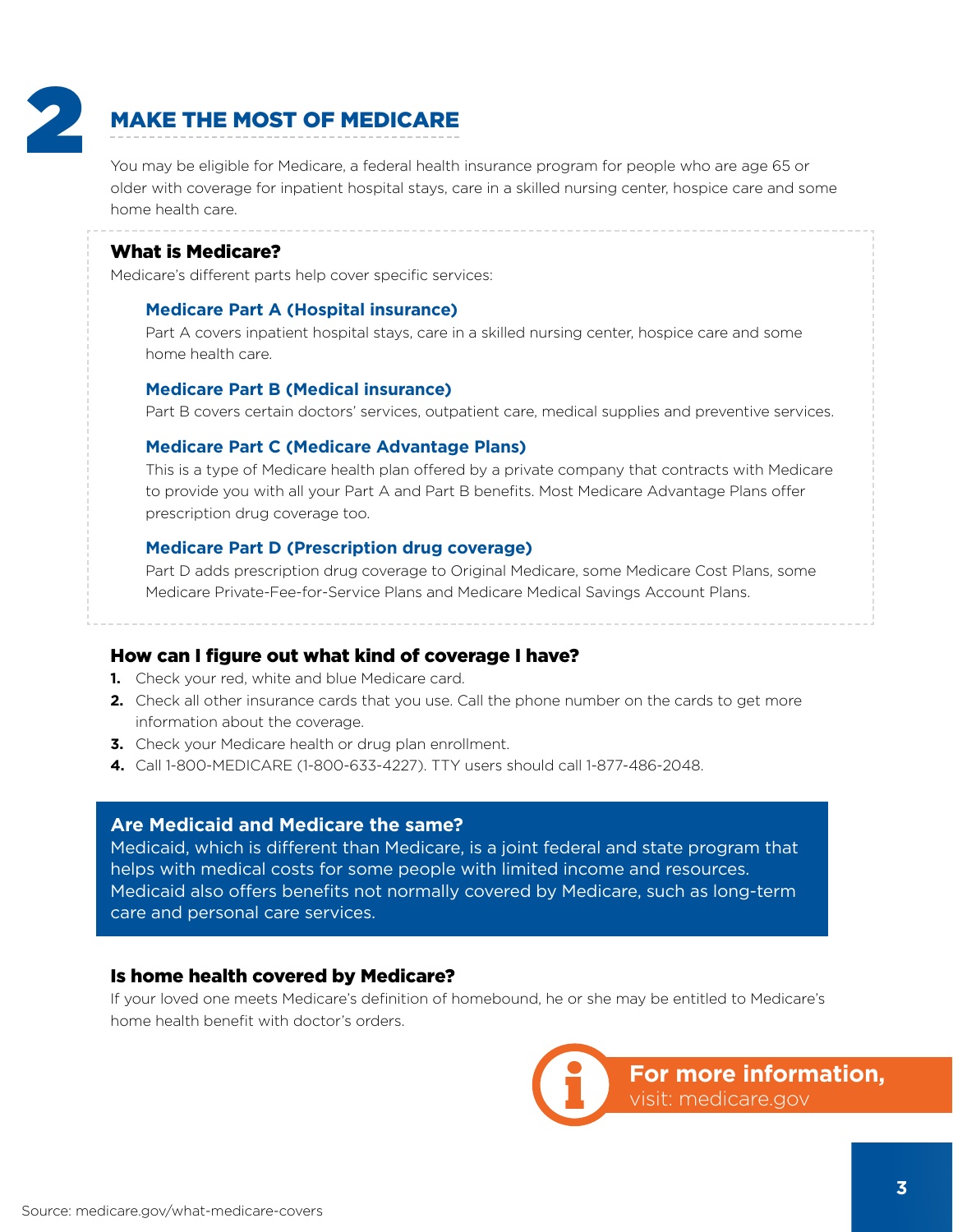

### FLIP THE FLOW

If you are age 62 and older and have equity in an existing home, consider a reverse mortgage, also known as a home equity conversion mortgage. You can stay in your own home while tapping into a tax-free cash flow that can be used for expenses like in-home care or long-term care insurance.

#### **THE UPSIDE OF A REVERSE MORTGAGE**

- *You* own your home, not the bank.
- $\blacksquare$  There are no restrictions on how the money can be used.
- Reverse mortgages are backed by and regulated by the U.S. Department of Housing and Urban Development (HUD).
- $\blacksquare$  Heirs of seniors are not responsible for repayment of this loan, even if the home's value goes down.
- Income from a reverse mortgage is tax-free and doesn't affect Social Security or Medicare benefits.

#### **THE DOWNSIDE OF A REVERSE MORTGAGE**

- **Proceeds from a reverse mortgage may affect Medicaid benefits.**
- Closing costs can be high, with fees that are higher than a conventional mortgage.
- $\blacksquare$  Homeowners are still responsible for property taxes, insurance and upkeep.
- $\blacksquare$  Homeowners will not be able to pass the family home down to heirs.
- $\blacksquare$  If you plan to move in the near future or you have to move because you need more care, a reverse mortgage may not be the right choice for you.

Securing a reverse mortgage is a big decision, so it's important to talk to a financial advisor or an elder law attorney who can help you and your family weigh the pros and cons. Also, HUDsponsored counseling services are available to offer impartial advice and help you find a reputable lender. Reverse mortgages aren't the best choice for everyone, but they could help you generate cash flow for a better quality of life.